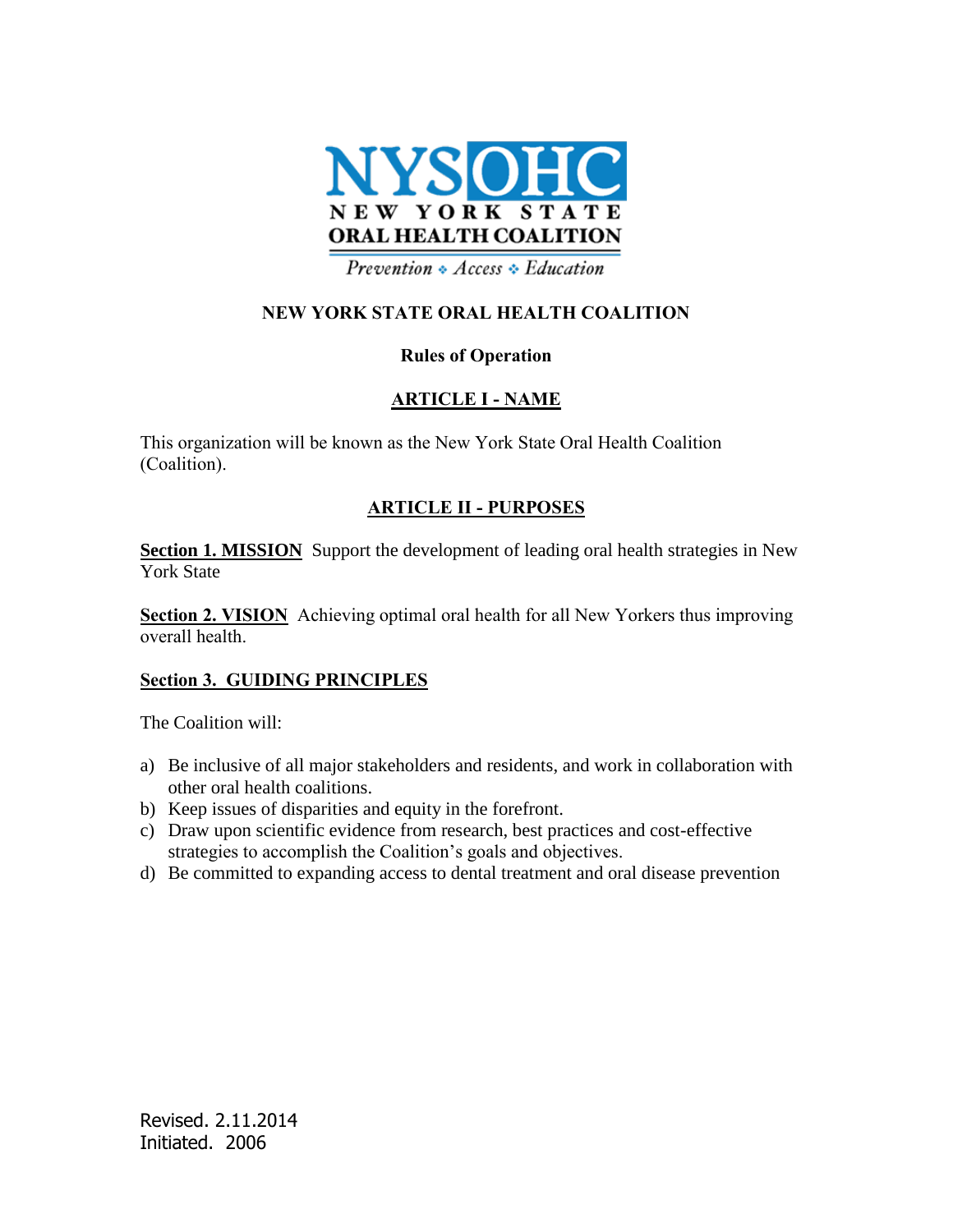# **ARTICLE III – COALITION MEMBERSHIP**

#### **Section 1. MEMBERS**

The Steering Committee will establish membership categories, as needed, that may include one or more of the following categories:

a.) **Members:** Any interested individual or organization that does not qualify as a Sponsor is eligible to be an Active Member. Active Members participate in New York State Oral Health Coalition meetings and activities, including, but not limited to committee participation, receiving mailings and notices, voting, and holding elected office within the New York State Oral Health Coalition.

#### **Section 2. APPLICATION FOR MEMBERSHIP**

Individuals who are interested in becoming members must complete an application found on NYSOHC website. In requesting membership, the individual must provide a statement confirming their support of the mission and vision of NYSOHC and why they wish to actively engage in the work of the Coalition. NYSOHC staff/volunteer will process all requests for membership and respond to applicants.

#### **Section 3. DUES**

Membership dues, if any may be established by the Steering Committee.

### **ARTICLE IV – STEERING COMMITTEE**

#### **Section 1. MEMBERSHIP AND DUTIES**

- a) The Steering Committee will manage overall planning and organizational policy setting for the New York State Oral Health Coalition.
- b) The Steering Committee's membership will consist of, at a minimum, one representative from each of the following categories: government, community, education, providers, provider organizations, general public, third-party payers, policy, and higher education stakeholders. All of the Steering Committee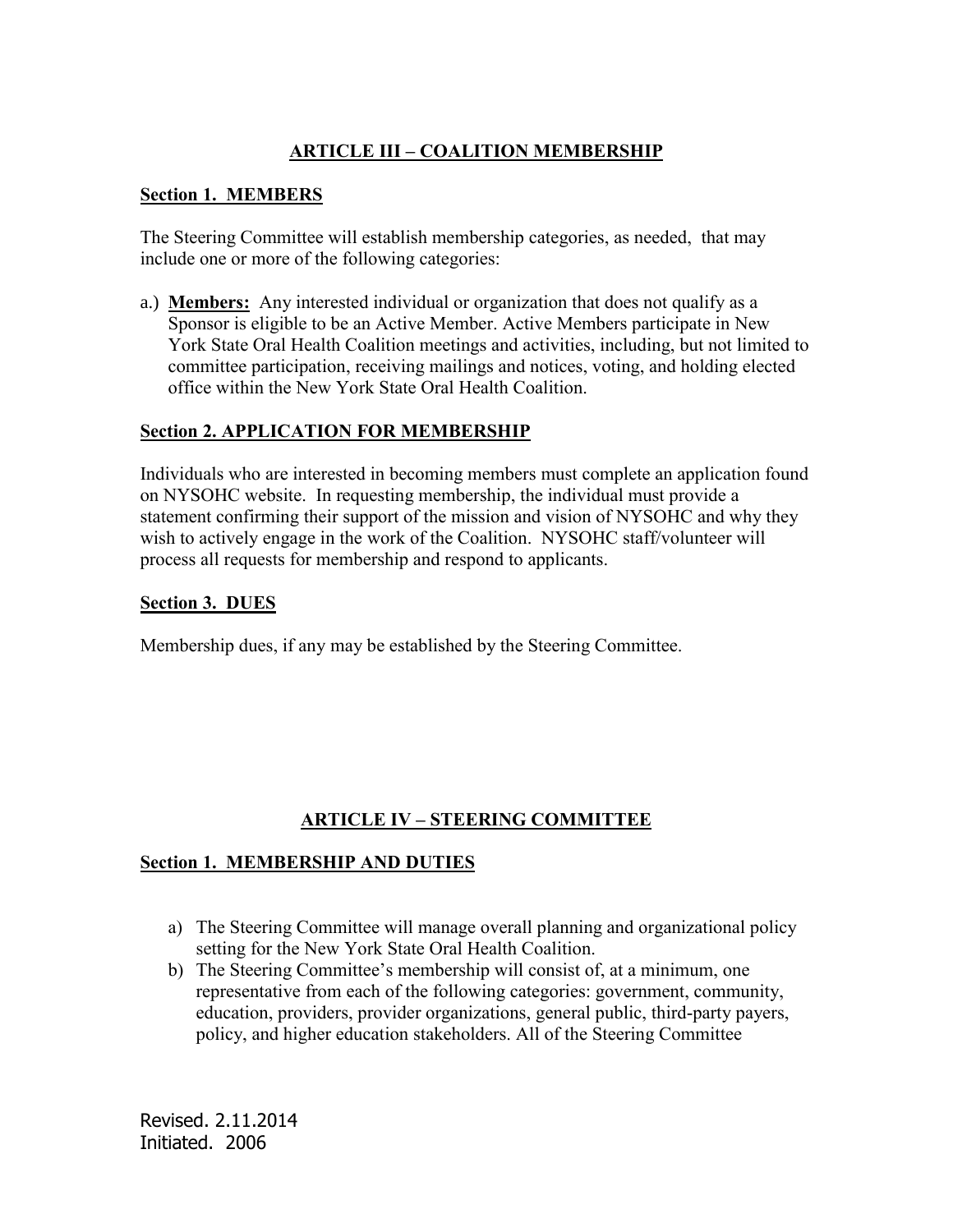members as mentioned above must be members of the NYSOHC. The size of the Steering Committee shall not be less than ten (10), or more than fifteen (15).

c) The Steering Committee may alter committee composition and/or its membership as necessary*.*

#### **Section 2. NOMINATION AND ELECTION**

The general membership will elect the Steering Committee Members and officers at the Annual Meeting from a slate of nominees selected by the Nominating Committee of the Steering Committee and presented to the general membership at least 21 days prior to the Annual Meeting or as the result of a call for nominees from the members present at the Annual meeting of the general membership.

- a) The Nominating Committee of the Steering Committee, chaired by the Immediate Past Chair/Co-Chairs or designee, shall present one or more candidates for each vacancy for officer positions and the Steering Committee.
- b) The slate shall be the result of a call for nominees from the general membership at least 40 days prior to the Annual Meeting. The Nominating Committee of the Steering Committee may submit nominees in addition to those from the general membership.
- c) The officers of the coalition will include Chair/Co-Chairs, Vice Chair, Secretary, Treasurer and Immediate Past Chair/C0-Chairs and will serve two year terms.
- d) Except for the Immediate Past Chair/Co-Chairs who shall automatically succeed to the position upon completion of term as Chair/Co-Chairs, officers, Chairs of standing committees and additional steering committee members shall be elected by written ballot by a majority vote of the members present and voting.
- e) Officers, Chairs of Standing Committees and Additional Steering Committee members elected at each Annual Meeting shall assume their duties immediately following the Annual Meeting of their election and shall serve their stipulated terms or until their successors are elected.

### **Section 3. TERMS**

Steering Committee members may serve (2) consecutive (2) year terms, or until a successor is elected. If the individual leaves the organization h/she represents, the organization will nominate a candidate to fill the remaining portion of the vacated term. This nomination must be approved by the Steering Committee.

#### **Section 4. VACANCIES**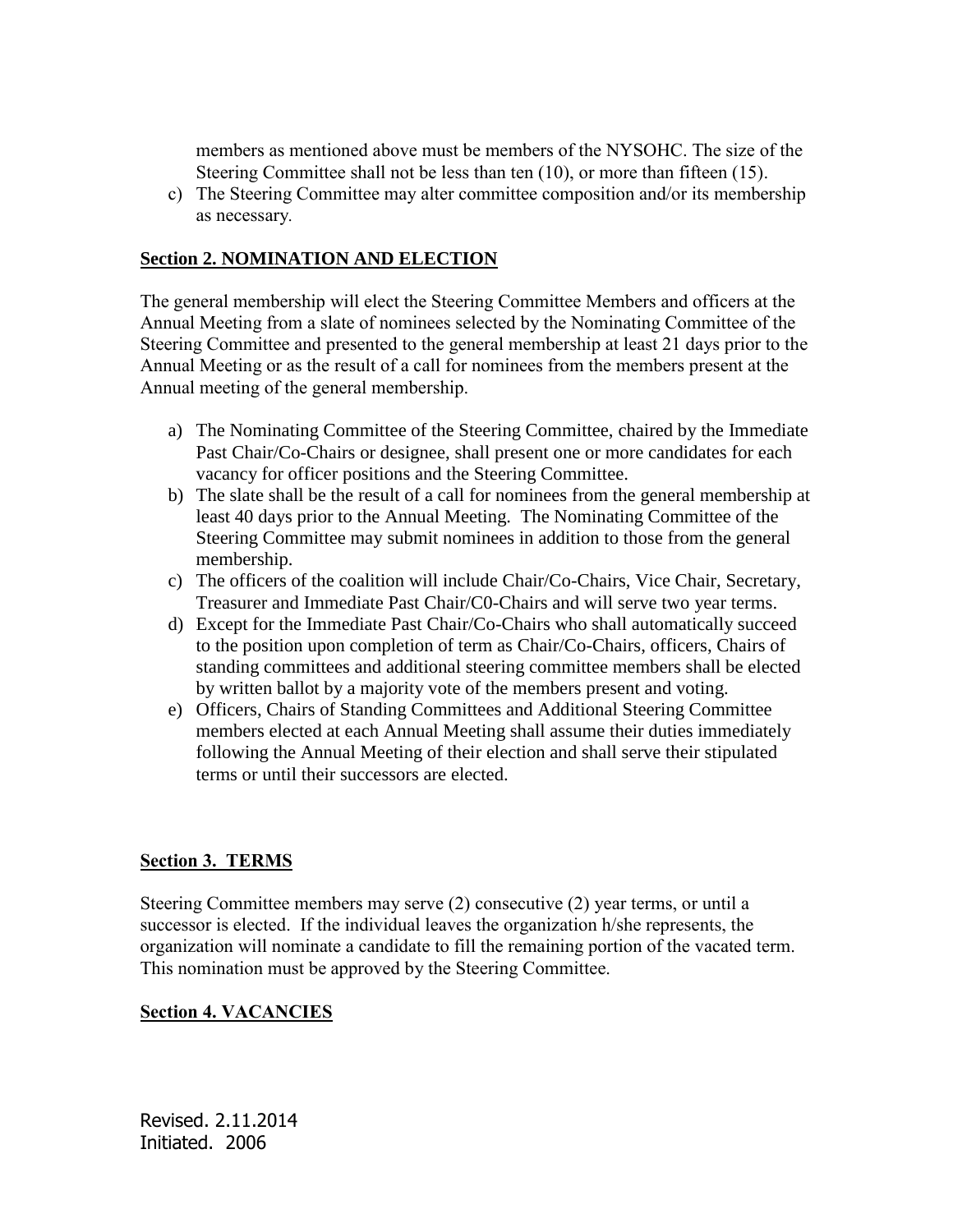The Steering Committee may, by appointment, fill vacancies interim to the Annual Meeting of NYSOHC.

## **Section 5. DUTIES AND RESPONSIBILITY**

The Steering Committee sets administrative policies and oversees the general planning for the New York State Oral Health Coalition. Responsibilities and duties of Steering Committee members include, but are not limited to:

- 1. Giving overall direction and guidance to Coalition priorities, efforts and activities
- 2. Strategic planning
- 3. Developing and approving policy
- 4. Establishing rules for the administration and operation of the Coalition
- 5. Approving the use of the New York State Oral Health Coalition name and logo for sponsorship purposes
- 6. Approving fund-generating activities
- 7. Approving the annual budget
- 8. Approving staff/volunteer related activities
- 9. Planning the agenda and activities for the annual general membership meetings
- 10. Reporting all Coalition and Steering Committee activities to the membership
- 11. Approving the formation of committees and special project or task groups
- 12. Attending a minimum of 50% of the committee meetings, either in person or via conference call.

### **Section 6. LEADERSHIP**

The Executive Committee will consist of the Chair/Co-Chairs, Vice Chair, Treasurer, Secretary and Immediate Past Chair/Co-Chairs. The Vice Chair of the Steering Committee will serve as Chair at the request or in the absence of the Chairs. The Secretary of the Steering Committee will conduct the official correspondence for the NYSOHC. The Secretary will work with staff/volunteers to ensure the Steering Committee has the appropriate minutes prepared and retained for the coalition records. The Treasurer of the Steering Committee will be responsible for preparing the annual budget for the NYSOHC and for its presentation at the Annual Meeting of the Coalition. The Treasurer will act as the Chair of the Finance Committee and will be responsible for preparing a report of the income and expenditures of the Coalition. The Chair/Co-Chairs, after completion of his/her term as Chair/Co-Chairs of the NYSOHC will immediately succeed to the position of Immediate Past Chair. At the Steering Committee's discretion, it may assign other members to coordinate other key functions of the Coalition management.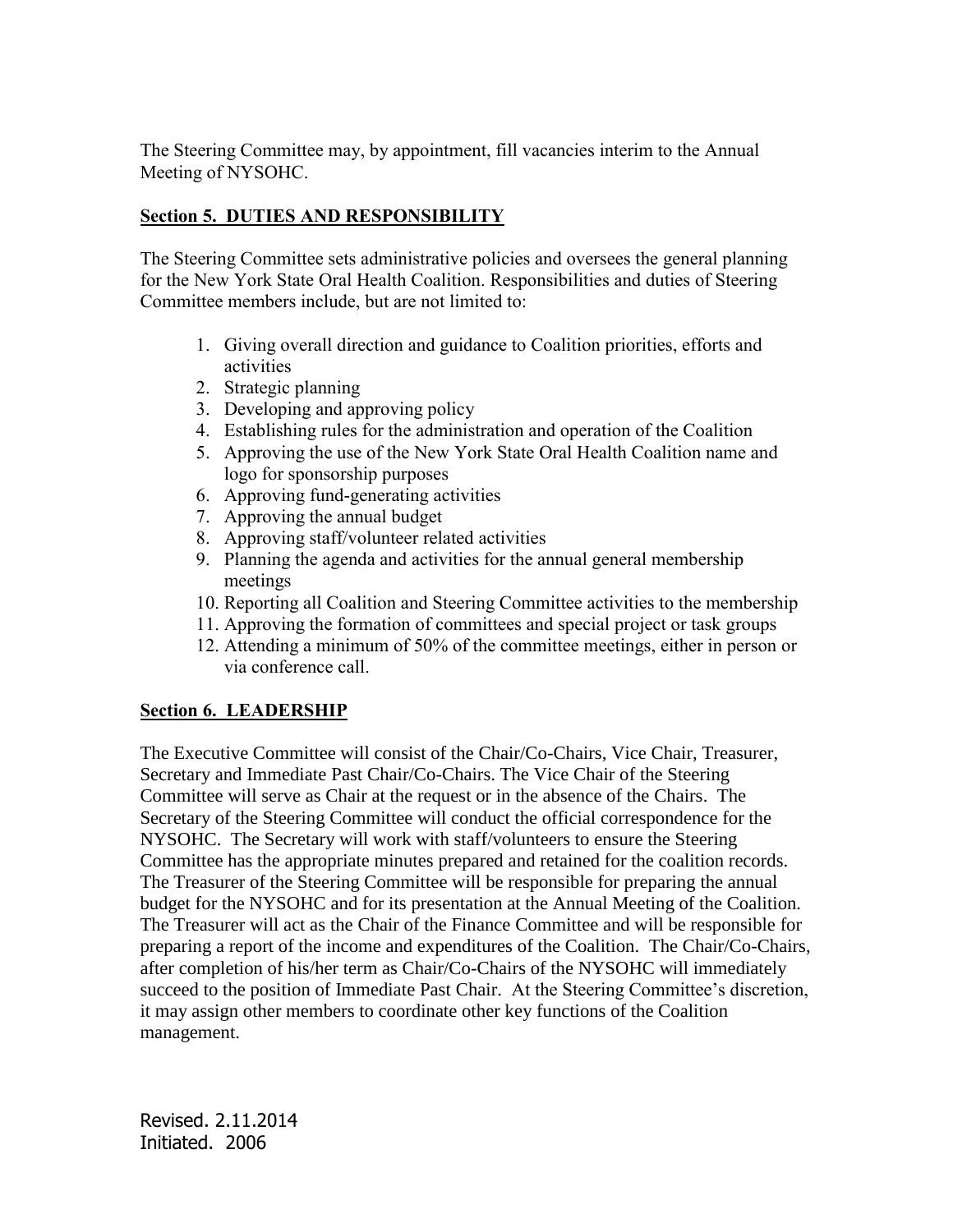## **Section 7. MEETINGS**

The Steering Committee will meet a minimum of four times each year and may be by electronic means. Special meetings of the Steering Committee may be called at any time by the Chair/Co-Chairs or at the request of a majority of members of the Steering Committee.

The Chair/Co-Chairs will preside at all meetings of the Steering Committee. The Vice Chair will act as Chair of the Steering Committee at the request of or in the absence of the Chair/Co-Chairs. In the event the Chair/Co-Chairs cannot complete his/her term; the Vice Chair will serve as Chair for the remainder of the term.

### **Section 8. QUORUM**

For the purposes of voting, the presence in person or via conference call of 51% of the Steering Committee membership will constitute a quorum at any given Steering Committee meeting.

### **Section 9. VOTING**

Decisions of the Steering Committee will be made by consensus when possible. In the event of inability to reach consensus, the majority vote of the members attending a meeting will be the action of the committee.

# **ARTICLE V COMMITTEES**

### **Section 1. STANDING AND AD HOC COMMITTEES**

The Committees of the Coalition, with guidance from the Steering Committee, will plan and carry out the activities of the New York State Oral Health Coalition.

Standing Committees including Ad Hoc Committees, Project or Task Forces (Committee) of the Coalition may be initiated by the Steering Committee or by any group of at least five (5) members of the Coalition, but must be approved by the Steering Committee. Committees shall continue to exist until the Steering Committee acts to terminate them or until the charge is completed.

### **Section 2. COMMITTEE RESPONSIBILITIES**

Each Committee is responsible for:

- Developing an annual plan of activities
- Implementing the activities of its annual plan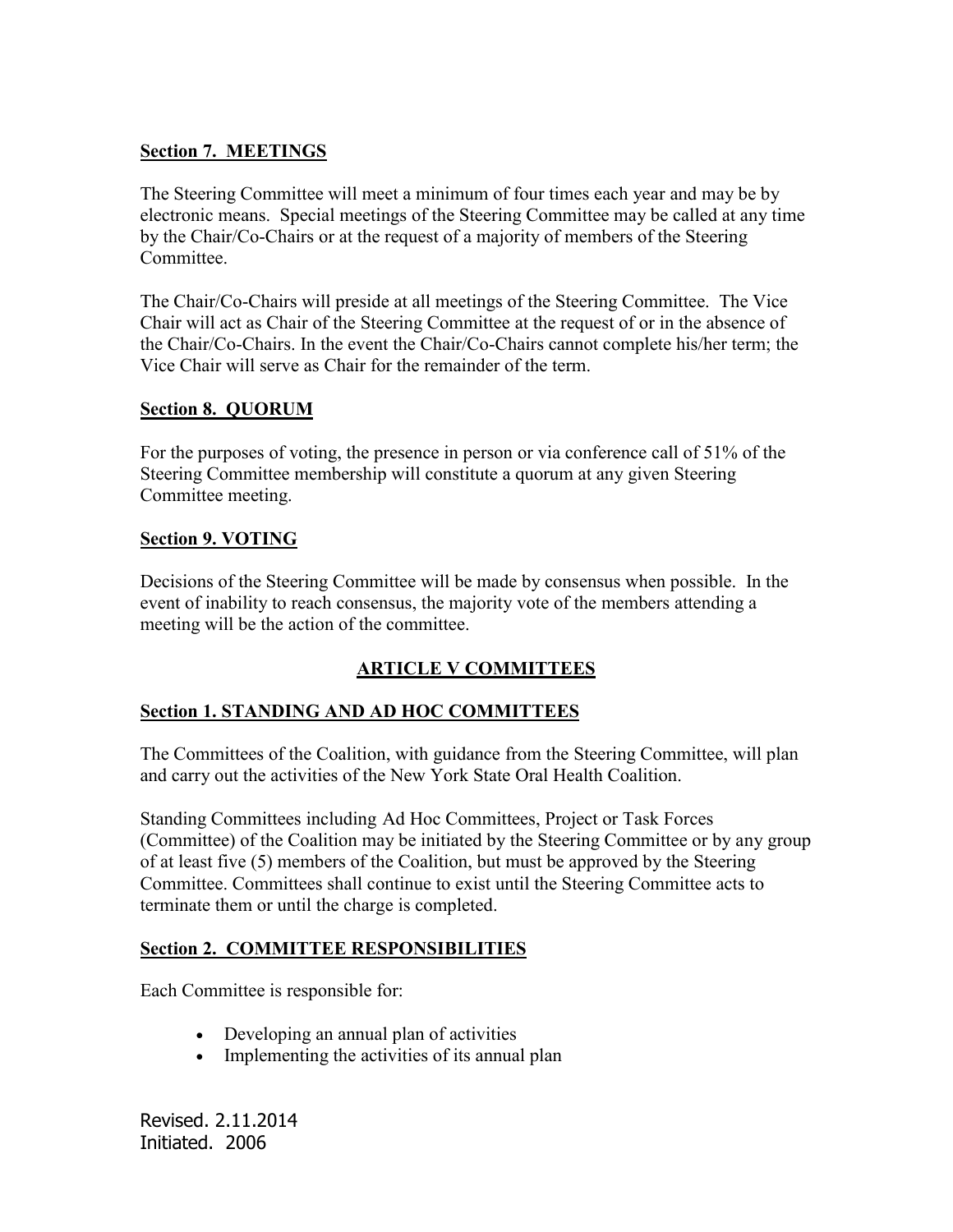- Reporting its progress at General Membership Meetings
- Submitting notices, minutes, and updates to the Steering Committee

# **Section 3. COMMITTEE MEETINGS**

Committees will hold meetings, with the frequency and location determined by members of each Committee. Notices for these meetings will be sent to all members of each Committee. Minutes of the Committee meetings must be kept and sent to the Steering Committee's staff/volunteer.

# **Section 4. COMMITTEE DECISION MAKING**

A quorum will be considered as 51% of the Committee membership. Decisions will be made by consensus when possible. In the event of inability to reach consensus, the majority vote of the members attending a meeting will be the action of the committee.

# **ARTICLE VI – MEETINGS OF THE GENERAL MEMBERSHIP**

The New York State Oral Health Coalition will hold a general membership meeting at least once per year. Members of the Coalition will elect the Slate of Officers and Steering Committee members. The Chair/Co-Chairs will appoint an Annual Meeting Planning Committee who shall plan and execute the session. The Chair/Co-Chairs of the Coalition will be responsible for setting the agenda for the business meetings of the Coalition with input from the Steering Committee. The Secretary shall record the minutes of all meetings of the Coalition.

# **ARTICLE VII – REPRESENTATION**

It is the responsibility of the New York State Oral Health Coalition Chair/Co-Chairs or their designee, to speak on behalf of and distribute written information about the New York State Oral Health Coalition to the press, government officials, and to any other person seeking information about the New York State Oral Health Coalition for official and/or public purposes. No member shall speak on behalf of the New York State Oral Health Coalition without prior approval from the Chair/Co-Chairs.

# **ARTICLE VIII– POLICY STATEMENTS**

# **Section 1. PROCEDURE FOR ESTABLISHING POLICY STATEMENTS**

The Coalition exists to improve oral health for all New York citizens and will recommend changes and program improvements to fulfill its mission. The following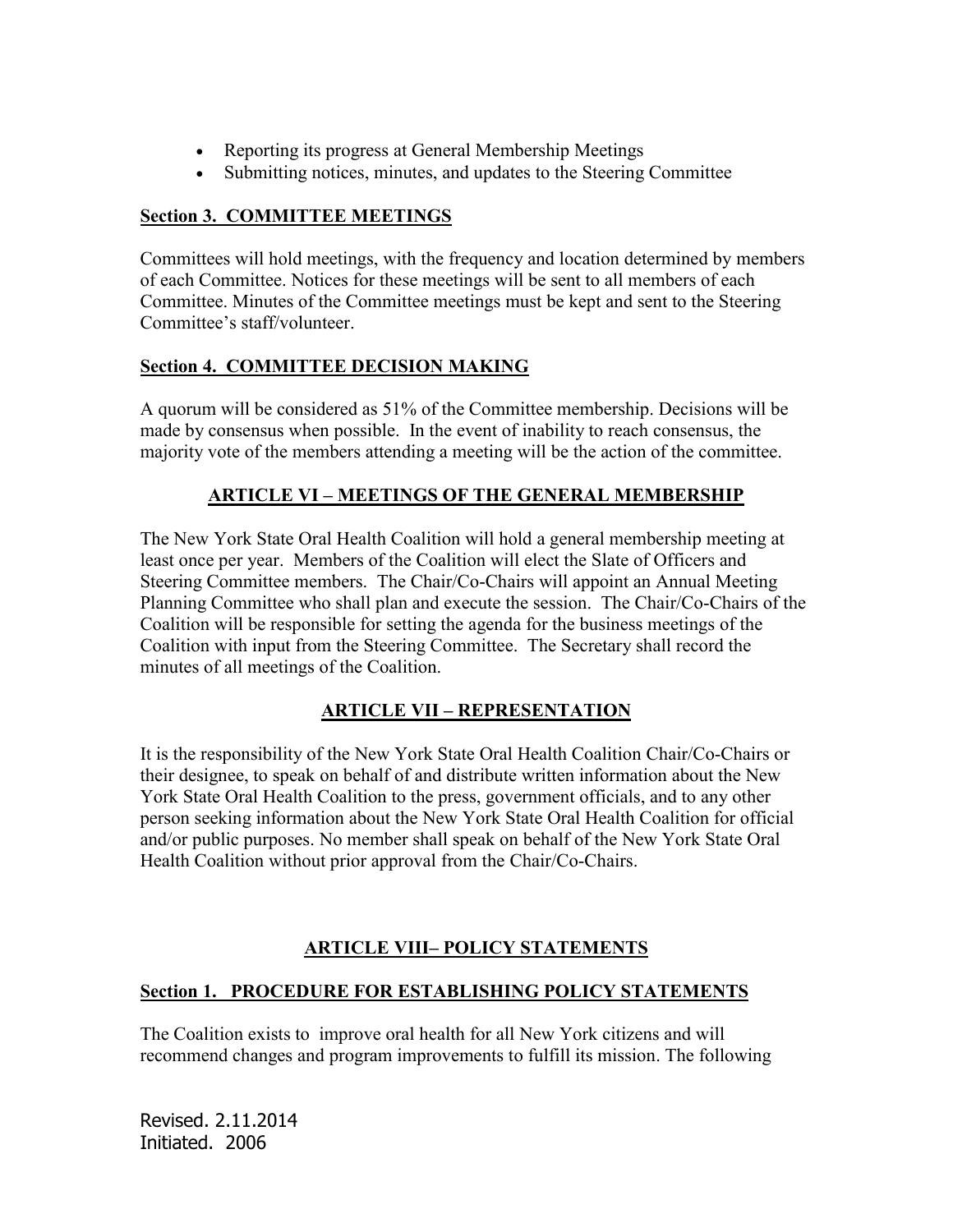procedure will be used to establish policy statements that represent the New York State Oral Health Coalition.

- a) The Coalition member interested in seeing an improvement in a particular policy or issue will provide a written description of the issue to the Chair/Co-Chairs of the Steering Committee or the Standing Committee concerned with the issue to be considered. The Chair/Co-Chairs will place the issue on the agenda of the next Committee or if more urgent, for discussion on a conference call. If the Committee agrees that it is appropriate, the Chair/Co-Chairs will forward the written issue to the Steering Committee Chair/Co-Chairs.
- b) The Steering Committee Chair/Co-Chairs will place the written issue on the agenda for the next meeting of the Steering Committee or if more urgent, for discussion on a conference call. If the Steering Committee feels that it is appropriate, the issue, as presented or in an altered form, will approve the issue for the membership.
- c) The Steering Committee, acting in good faith, will report new policy statements to the general membership via email if possible, and at the next NYSOHC Meeting.

Coalition members are encouraged to use the information provided by the Coalition to advance their efforts to improve the delivery of oral health services throughout New York State.

### **Section 2. \_CONFLICT OF INTEREST AND LEGAL LIABILITY**

- a) A NYSOHC member, who maintains a direct or indirect financial interest in any action considered by the Coalition, shall disclose the interest during the Coalition meeting and have the disclosure specifically noted in the minutes of that meeting. The affected Coalition member shall not vote or debate the matter in conflict or attempt to influence any other Coalition member on the subject in question.
- b) A member of the NYSOHC shall not accept compensation, gifts, favors or other benefits from an individual, firm or organization for work performed as a Coalition member.
- c) The NYSOHC shall not endorse any person, company, product or procedure without the specific approval of the Steering Committee. Any contributions from corporations or foundations will be disclosed by the NYSOHC to its members and the public.
- d) NYSOHC members shall not use their official capacity in the Coalition to solicit or otherwise influence others for personal reasons or benefits.

### **ARTICLE IX - NON-INUREMENT**

No part of the net earnings of the Coalition shall inure to the benefit of, or be distributed to, its members, directors, officers, or other private persons, except that the Coalition